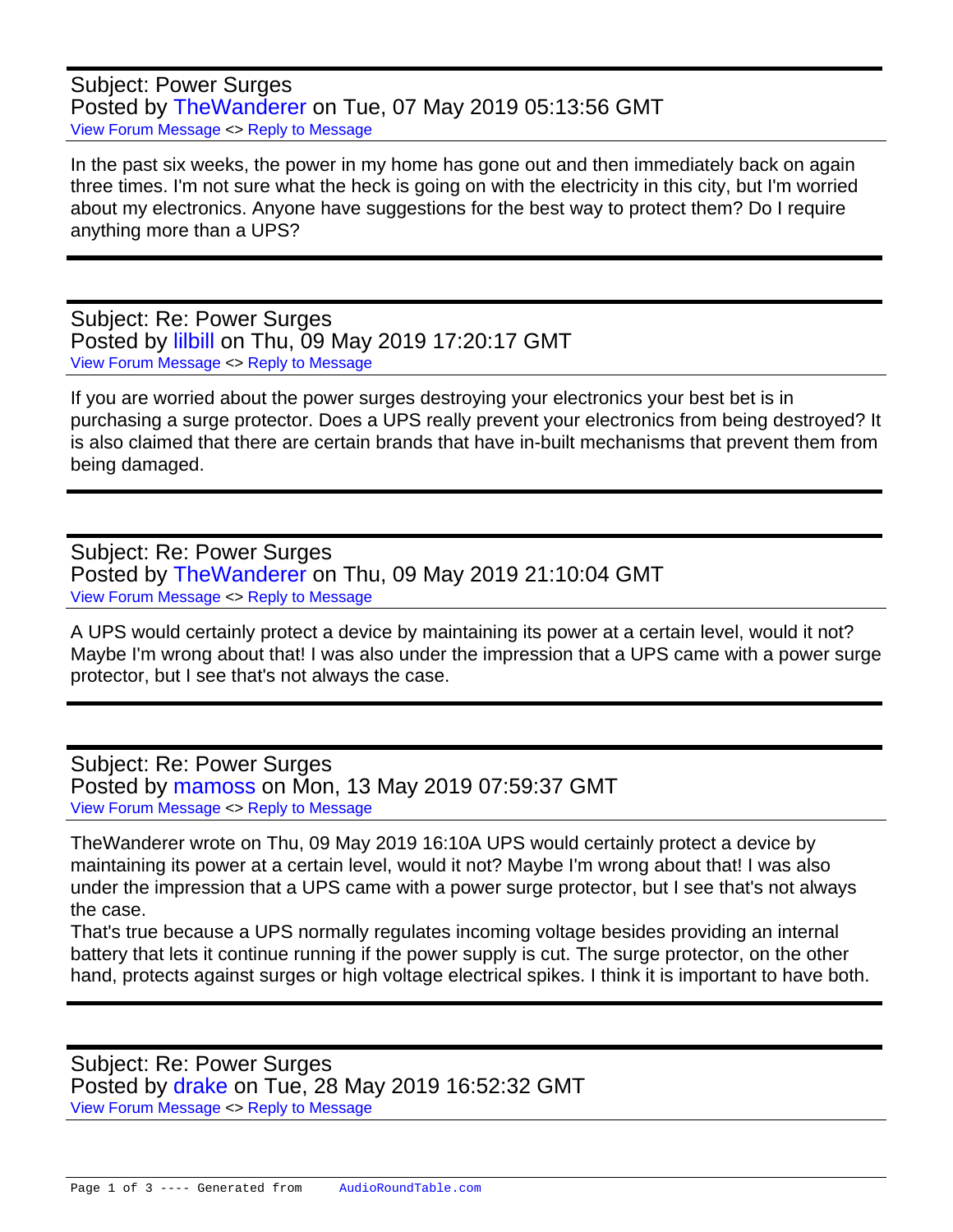I guess that your best bet is in having both a UPS and surge protector. A few years back, an electric fault let to a surge in our house and weren't it for the protector, a lot of our electronics would have been damaged.

Subject: Re: Power Surges Posted by [Jethro](https://audioroundtable.com/forum/index.php?t=usrinfo&id=8533) on Mon, 24 Jun 2019 10:57:34 GMT [View Forum Message](https://audioroundtable.com/forum/index.php?t=rview&th=22469&goto=90496#msg_90496) <> [Reply to Message](https://audioroundtable.com/forum/index.php?t=post&reply_to=90496)

Get a solar power, so you don't have to rely on the power grid.

Besides that, I think you can buy a power cord that has a power surge protector. You may have to spend quite a bit in order to plug in all your electronics to a power cord with a surge protector, but it beats buying UPS for all your electronics.

Subject: Re: Power Surges Posted by [Reggie](https://audioroundtable.com/forum/index.php?t=usrinfo&id=8534) on Wed, 10 Jul 2019 13:07:34 GMT [View Forum Message](https://audioroundtable.com/forum/index.php?t=rview&th=22469&goto=90664#msg_90664) <> [Reply to Message](https://audioroundtable.com/forum/index.php?t=post&reply_to=90664)

I have a UPS, but it is used only for my personal computer because I don't like to lose the data I'm working with when the computer turned off due to electrical issues. I don't know if it is a good idea to place UPS on all the electronics because there is a limit to how much a UPS can handle.

Subject: Re: Power Surges Posted by [gofar99](https://audioroundtable.com/forum/index.php?t=usrinfo&id=3806) on Thu, 11 Jul 2019 02:45:08 GMT [View Forum Message](https://audioroundtable.com/forum/index.php?t=rview&th=22469&goto=90667#msg_90667) <> [Reply to Message](https://audioroundtable.com/forum/index.php?t=post&reply_to=90667)

Hi An interesting issue. I use a power conditioner that will compensate for over and under voltages, spikes and EMI. The problem with many UPS is when the actually activate. The waveform many produce is not a clean sine wave. Often it is a stepped square wave. Some sensitive electronics might not be tolerant of it. Computers are designed to handle it (usually) so it is not an issue. I would personally use at lease a surge protector and prefer a power conditioner. I use an APC H15 series that is good for 15 amps. They show up used from time to time pretty cheap. If you go that way be sure that the seller will take it back if it is defective. They do fail from time to time (esp the H10s) and are too expensive to fix.

Subject: Re: Power Surges Posted by [Malfoy](https://audioroundtable.com/forum/index.php?t=usrinfo&id=8393) on Sun, 14 Jul 2019 12:23:47 GMT [View Forum Message](https://audioroundtable.com/forum/index.php?t=rview&th=22469&goto=90682#msg_90682) <> [Reply to Message](https://audioroundtable.com/forum/index.php?t=post&reply_to=90682)

You can opt for a circuit breaker that has a power surge protector. You may have to hire an electrician to install this device. This is a good plan, especially when your area has frequent power disruptions.